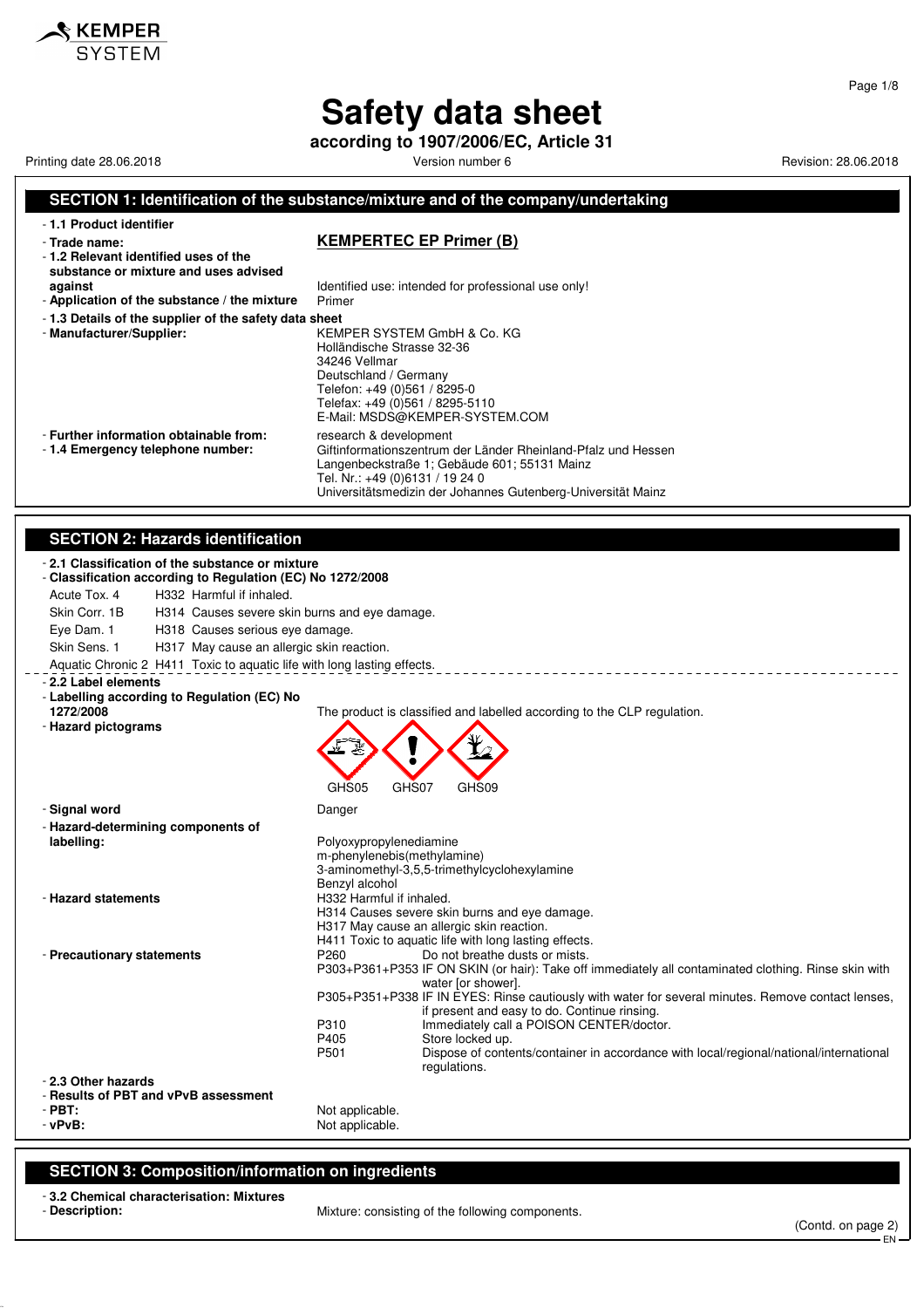

**according to 1907/2006/EC, Article 31**

Printing date 28.06.2018 **Printing date 28.06.2018** Version number 6 **Revision: 28.06.2018** Revision: 28.06.2018

#### **Trade name: KEMPERTEC EP Primer (B)**

|                                                                                                |                                                                                                                                                          | (Contd. of page 1) |
|------------------------------------------------------------------------------------------------|----------------------------------------------------------------------------------------------------------------------------------------------------------|--------------------|
| Dangerous components:                                                                          |                                                                                                                                                          |                    |
| CAS: 9046-10-0<br>Reg.nr.: 01-2119557899-12                                                    | Polyoxypropylenediamine<br>Skin Corr. 1B, H314; Eye Dam. 1, H318; Aquatic Chronic 2, H411                                                                | 25-50%             |
| CAS: 2855-13-2<br>EINECS: 220-666-8<br>Index number: 612-067-00-9<br>Reg.nr.: 01-2119514687-32 | 3-aminomethyl-3,5,5-trimethylcyclohexylamine<br>Skin Corr. 1B, H314; Acute Tox. 4, H302; Acute Tox. 4, H312; Skin Sens. 1, H317; Aquatic Chronic 3, H412 | 12.5-25%           |
| CAS: 1477-55-0<br>EINECS: 216-032-5<br>Reg.nr.: 01-2119480150-50                               | m-phenylenebis(methylamine)<br>Skin Corr. 1B, H314; Acute Tox. 4, H302; Acute Tox. 4, H332; Skin Sens. 1, H317; Aquatic Chronic 3, H412                  | 12.5-25%           |
| CAS: 100-51-6<br>EINECS: 202-859-9<br>Index number: 603-057-00-5<br>Reg.nr.: 01-2119492630-38  | Benzyl alcohol<br>Acute Tox. 4, H302; Acute Tox. 4, H332                                                                                                 | 12.5-25%           |
| CAS: 38640-62-9<br>EINECS: 254-052-6<br>Reg.nr.: 01-2119565150-48                              | Bis(isopropyl)naphthalene<br>Asp. Tox. 1, H304; Aquatic Chronic 1, H410                                                                                  | 12.5-25%           |
| - Additional information:                                                                      | For the wording of the listed hazard phrases refer to section 16.                                                                                        |                    |

#### **SECTION 4: First aid measures**

| -4.1 Description of first aid measures<br>- General information: | Immediately remove any clothing soiled by the product.<br>Symptoms of poisoning may even occur after several hours; therefore medical observation for at least 48<br>hours after the accident. |
|------------------------------------------------------------------|------------------------------------------------------------------------------------------------------------------------------------------------------------------------------------------------|
|                                                                  | Do not leave affected persons unattended.                                                                                                                                                      |
|                                                                  | Personal protection for the First Aider.                                                                                                                                                       |
| - After inhalation:                                              | Take affected persons out of danger area and lay down.<br>In case of unconsciousness place patient stably in side position for transportation.                                                 |
|                                                                  | Supply fresh air; consult doctor in case of complaints.                                                                                                                                        |
| - After skin contact:                                            | Immediately wash with water and soap and rinse thoroughly.                                                                                                                                     |
|                                                                  | Seek medical treatment in case of complaints.                                                                                                                                                  |
| - After eye contact:                                             | Rinse opened eye for several minutes under running water. If symptoms persist, consult a doctor.                                                                                               |
|                                                                  | Protect unharmed eye.                                                                                                                                                                          |
| - After swallowing:                                              | If symptoms persist consult doctor.                                                                                                                                                            |
| -4.2 Most important symptoms and effects,                        |                                                                                                                                                                                                |
| both acute and delayed                                           | No further relevant information available.                                                                                                                                                     |
| -4.3 Indication of any immediate medical                         |                                                                                                                                                                                                |
| attention and special treatment needed                           | No further relevant information available.                                                                                                                                                     |

### **SECTION 5: Firefighting measures**

| -5.1 Extinguishing media              |                                                                                                                                                                  |
|---------------------------------------|------------------------------------------------------------------------------------------------------------------------------------------------------------------|
| - Suitable extinguishing agents:      | CO2, powder or water spray. Fight larger fires with water spray or alcohol resistant foam.<br>Use fire extinguishing methods suitable to surrounding conditions. |
| -5.2 Special hazards arising from the |                                                                                                                                                                  |
| substance or mixture                  | In case of fire, the following can be released:                                                                                                                  |
|                                       | Nitrogen oxides (NOx)                                                                                                                                            |
|                                       | Carbon monoxide (CO)                                                                                                                                             |
|                                       | Under certain fire conditions, traces of other toxic gases cannot be excluded.                                                                                   |
|                                       | Formation of toxic gases is possible during heating or in case of fire.                                                                                          |
| -5.3 Advice for firefighters          |                                                                                                                                                                  |
| - Protective equipment:               | Mouth respiratory protective device.                                                                                                                             |
|                                       | Do not inhale explosion gases or combustion gases.                                                                                                               |
| - Additional information              | Dispose of fire debris and contaminated fire fighting water in accordance with official regulations.                                                             |

#### **SECTION 6: Accidental release measures**

| -6.1 Personal precautions, protective<br>equipment and emergency procedures | Wear protective equipment. Keep unprotected persons away.                            |        |  |               |
|-----------------------------------------------------------------------------|--------------------------------------------------------------------------------------|--------|--|---------------|
|                                                                             | Ensure adequate ventilation                                                          |        |  |               |
|                                                                             | Avoid contact with skin and eyes                                                     |        |  |               |
| - 6.2 Environmental precautions:                                            | Inform respective authorities in case of seepage into water course or sewage system. |        |  |               |
|                                                                             | Prevent from spreading (e.g. by damming-in or oil barriers).                         |        |  |               |
|                                                                             |                                                                                      | $\sim$ |  | $\sim$ $\sim$ |

(Contd. on page 3) EN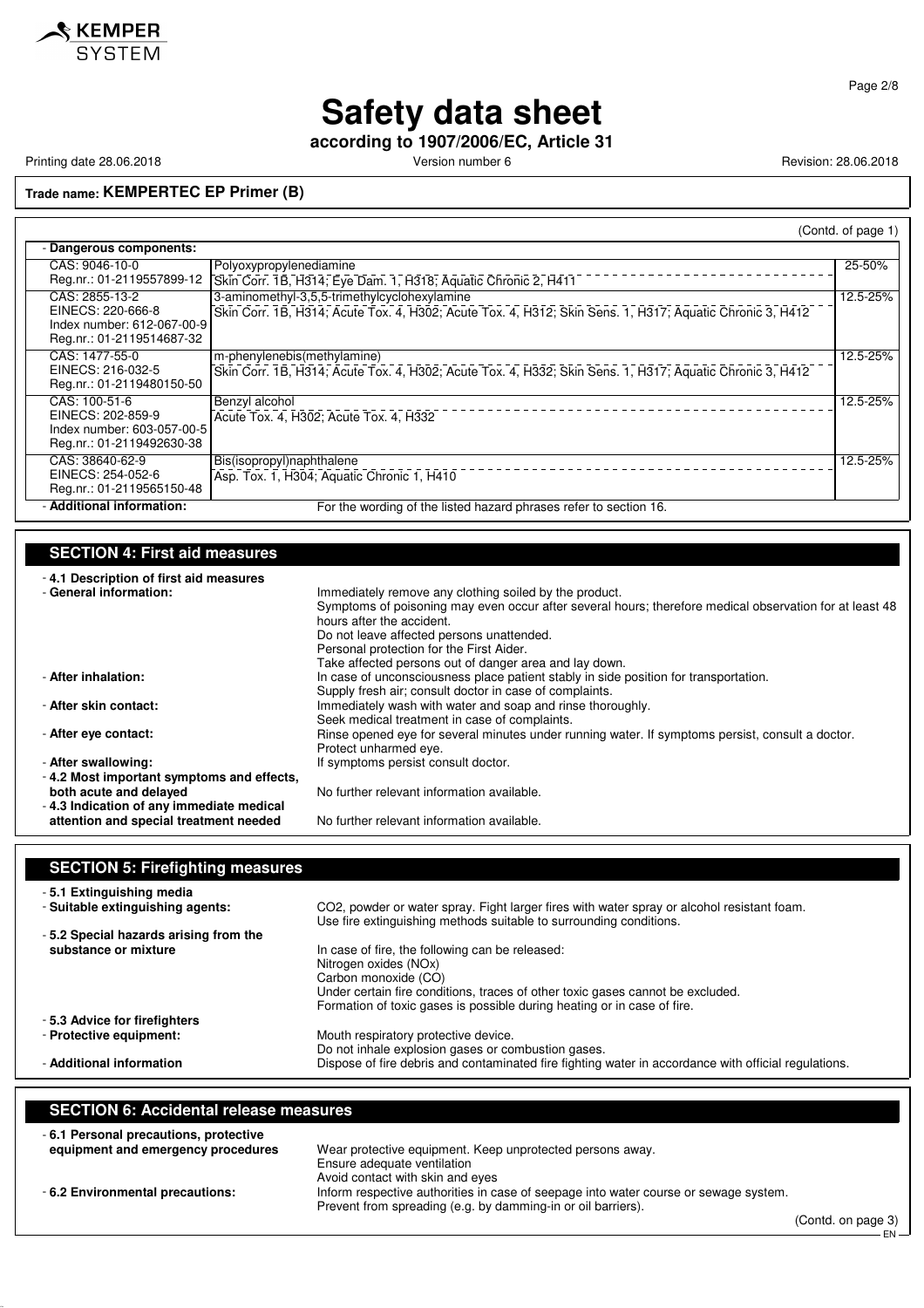

**according to 1907/2006/EC, Article 31**

Printing date 28.06.2018 **Printing date 28.06.2018** Version number 6 **Revision: 28.06.2018** Revision: 28.06.2018

#### **Trade name: KEMPERTEC EP Primer (B)**

| - 6.3 Methods and material for containment | (Contd. of page 2)<br>Do not allow to enter sewers/ surface or ground water.                                |
|--------------------------------------------|-------------------------------------------------------------------------------------------------------------|
| and cleaning up:                           | Absorb with liquid-binding material (sand, diatomite, acid binders, universal binders, sawdust).            |
|                                            | Do not flush with water or aqueous cleansing agents                                                         |
|                                            | Dispose contaminated material as waste according to item 13.                                                |
| -6.4 Reference to other sections           | See Section 7 for information on safe handling.                                                             |
|                                            | See Section 8 for information on personal protection equipment.<br>See Section 13 for disposal information. |

| <b>SECTION 7: Handling and storage</b>                            |                                                                                                                                                   |
|-------------------------------------------------------------------|---------------------------------------------------------------------------------------------------------------------------------------------------|
| -7.1 Precautions for safe handling                                | Store in cool, dry place in tightly closed receptacles.<br>Ensure good ventilation/exhaustion at the workplace.<br>Prevent formation of aerosols. |
| -7.2 Conditions for safe storage, including any incompatibilities |                                                                                                                                                   |
| - Storage:                                                        |                                                                                                                                                   |
| - Requirements to be met by storerooms and                        |                                                                                                                                                   |
| receptacles:                                                      | Store only in the original receptacle.                                                                                                            |
| - Information about storage in one common                         |                                                                                                                                                   |
| storage facility:                                                 | Store away from foodstuffs.                                                                                                                       |
| - Further information about storage                               |                                                                                                                                                   |
| conditions:                                                       | Store in dry conditions.                                                                                                                          |
|                                                                   | Protect from frost.                                                                                                                               |
|                                                                   | Keep container tightly sealed.                                                                                                                    |
|                                                                   | Recommended storage temperature: 5-30 °C                                                                                                          |
| - 7.3 Specific end use(s)                                         | No further relevant information available.                                                                                                        |

#### **SECTION 8: Exposure controls/personal protection** - **Additional information about design of** No further data; see item 7. - **8.1 Control parameters** - **Ingredients with limit values that require monitoring at the workplace:** The lists valid during the making were used as basis. - **8.2 Exposure controls** - **Personal protective equipment:** - **General protective and hygienic measures:** The usual precautionary measures are to be adhered to when handling chemicals. Keep away from foodstuffs, beverages and feed. Immediately remove all soiled and contaminated clothing Wash hands before breaks and at the end of work. Avoid contact with the eyes and skin. - **Respiratory protection:** When used properly and under normal conditions, breathing protection is not required. Use suitable respiratory protective device in case of insufficient ventilation. Filter A/P2 Respiratory protection - Gas filters and combination filters according to EN 141 - **Protection of hands:** Protective gloves Check protective gloves prior to each use for their proper condition. Only use chemical-protective gloves with CE-labelling of category III. The glove material has to be impermeable and resistant to the product/ the substance/ the preparation. Selection of the glove material on consideration of the penetration times, rates of diffusion and the degradation After use of gloves apply skin-cleaning agents and skin cosmetics. - **Material of gloves** Recommended materials: Butyl rubber, BR Recommended thickness of the material:  $\geq 0.5$  mm The selection of the suitable gloves does not only depend on the material, but also on further marks of quality and varies from manufacturer to manufacturer. - **Penetration time of glove material** The determined penetration times according to EN 374 part III are not performed under practical conditions. Therefore a maximum wearing time, which corresponds to 50% of the penetration time, is recommended. - **As protection from splashes gloves made of the following materials are suitable:** Nitrile rubber, NBR

EN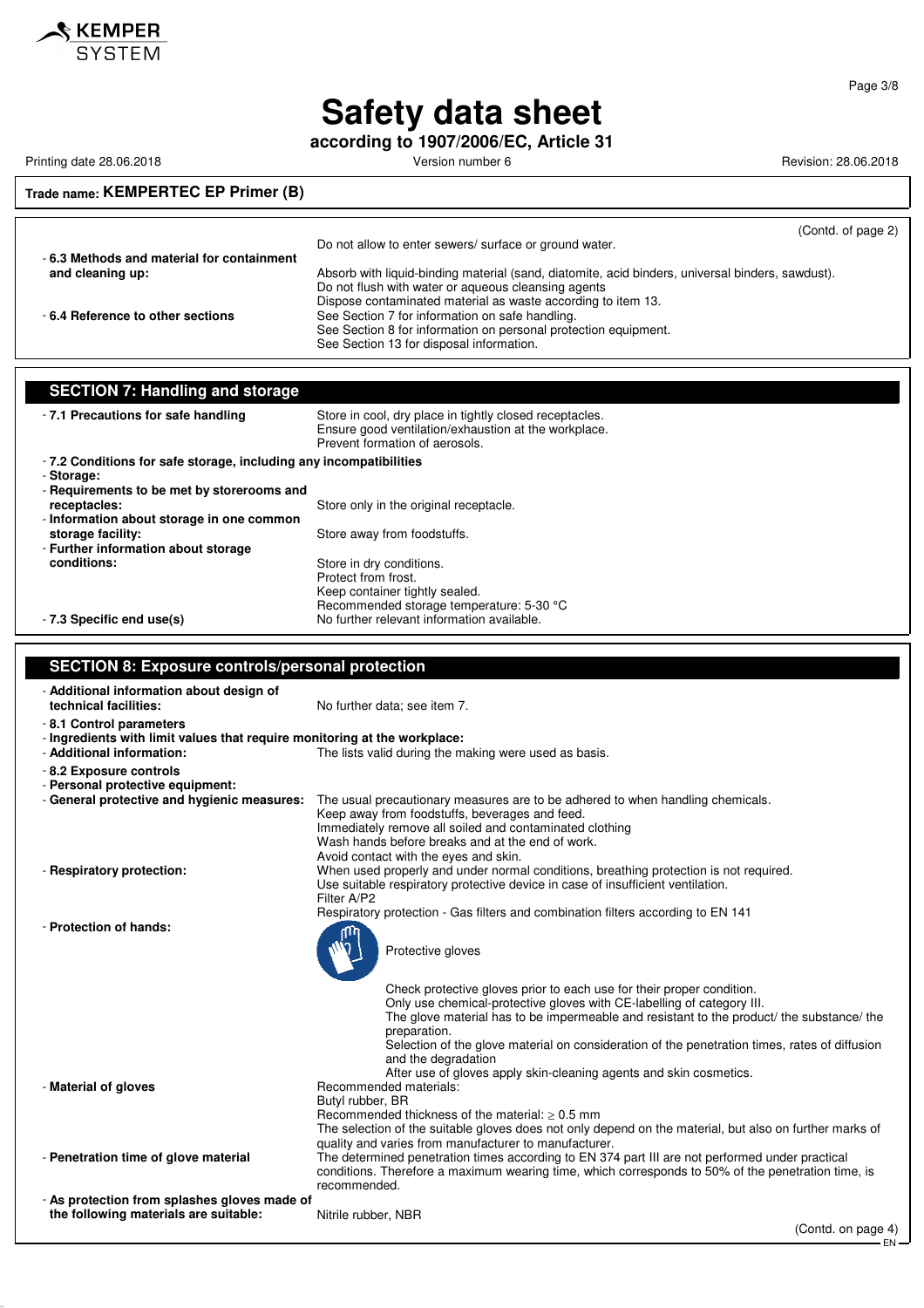

**according to 1907/2006/EC, Article 31**

Printing date 28.06.2018 **Printing date 28.06.2018** Version number 6 Revision: 28.06.2018

**Trade name: KEMPERTEC EP Primer (B)**

| $i$ liautilialilit. INLIVII LIIILLO LI TIIIIINI (D)                       |                                                                                                                                             |
|---------------------------------------------------------------------------|---------------------------------------------------------------------------------------------------------------------------------------------|
|                                                                           | (Contd. of page 3)                                                                                                                          |
| - Eye protection:                                                         | Recommended thickness of the material: $> 0.1$ mm<br>Penetration time (min.): <10                                                           |
|                                                                           | Tightly sealed goggles                                                                                                                      |
| - Body protection:                                                        | Protective goggles and facial protection - Classification according to EN 166<br>Protective work clothing<br>Impervious protective clothing |
|                                                                           |                                                                                                                                             |
| <b>SECTION 9: Physical and chemical properties</b>                        |                                                                                                                                             |
| - 9.1 Information on basic physical and chemical properties               |                                                                                                                                             |
| - General Information                                                     |                                                                                                                                             |
| - Appearance:                                                             |                                                                                                                                             |
| Form:<br>Colour:                                                          | Fluid<br>Yellowish                                                                                                                          |
| - Odour:                                                                  | Amine-like                                                                                                                                  |
| - Odour threshold:                                                        | Not determined.                                                                                                                             |
| - pH-value at 20 °C:                                                      | 12                                                                                                                                          |
| - Change in condition                                                     |                                                                                                                                             |
| Melting point/freezing point:<br>Initial boiling point and boiling range: | Undetermined.<br>>200 °C                                                                                                                    |
| - Flash point:                                                            | >100 °C                                                                                                                                     |
| - Flammability (solid, gas):                                              | Not applicable.                                                                                                                             |
| - Ignition temperature:                                                   | 240 °C                                                                                                                                      |
| - Decomposition temperature:                                              | Not determined.                                                                                                                             |
| - Auto-ignition temperature:                                              | Product is not selfigniting.                                                                                                                |
| - Explosive properties:                                                   | Product does not present an explosion hazard.                                                                                               |
| - Explosion limits:                                                       |                                                                                                                                             |
| Lower:                                                                    | 0.4 Vol %                                                                                                                                   |
| Upper:                                                                    | 13.0 Vol %                                                                                                                                  |
| - Density at 20 °C:                                                       | $0.95$ g/cm <sup>3</sup>                                                                                                                    |
| - Relative density<br>- Vapour density                                    | Not determined.<br>Not determined.                                                                                                          |
| - Evaporation rate                                                        | Not determined.                                                                                                                             |
| - Solubility in / Miscibility with                                        |                                                                                                                                             |
| water:                                                                    | Not miscible or difficult to mix.                                                                                                           |
| - Partition coefficient: n-octanol/water:                                 | Not determined.                                                                                                                             |
| - Viscosity:                                                              |                                                                                                                                             |
| Dynamic at 20 °C:                                                         | 100 mPas                                                                                                                                    |
| Kinematic:                                                                | Not determined.                                                                                                                             |
| - Solvent content:                                                        |                                                                                                                                             |
| VOC (EC)                                                                  | 1.08%<br>No further relevant information available.                                                                                         |
| - 9.2 Other information                                                   |                                                                                                                                             |

| - 10.1 Reactivity                          | No further relevant information available.            |                    |
|--------------------------------------------|-------------------------------------------------------|--------------------|
| - 10.2 Chemical stability                  |                                                       |                    |
| - Thermal decomposition / conditions to be |                                                       |                    |
| avoided:                                   | No decomposition if used according to specifications. |                    |
| - 10.3 Possibility of hazardous reactions  | No dangerous reactions known.                         |                    |
| - 10.4 Conditions to avoid                 | No further relevant information available.            |                    |
| -10.5 Incompatible materials:              | No further relevant information available.            |                    |
|                                            |                                                       | (Contd. on page 5) |



KEMPER **SYSTEM**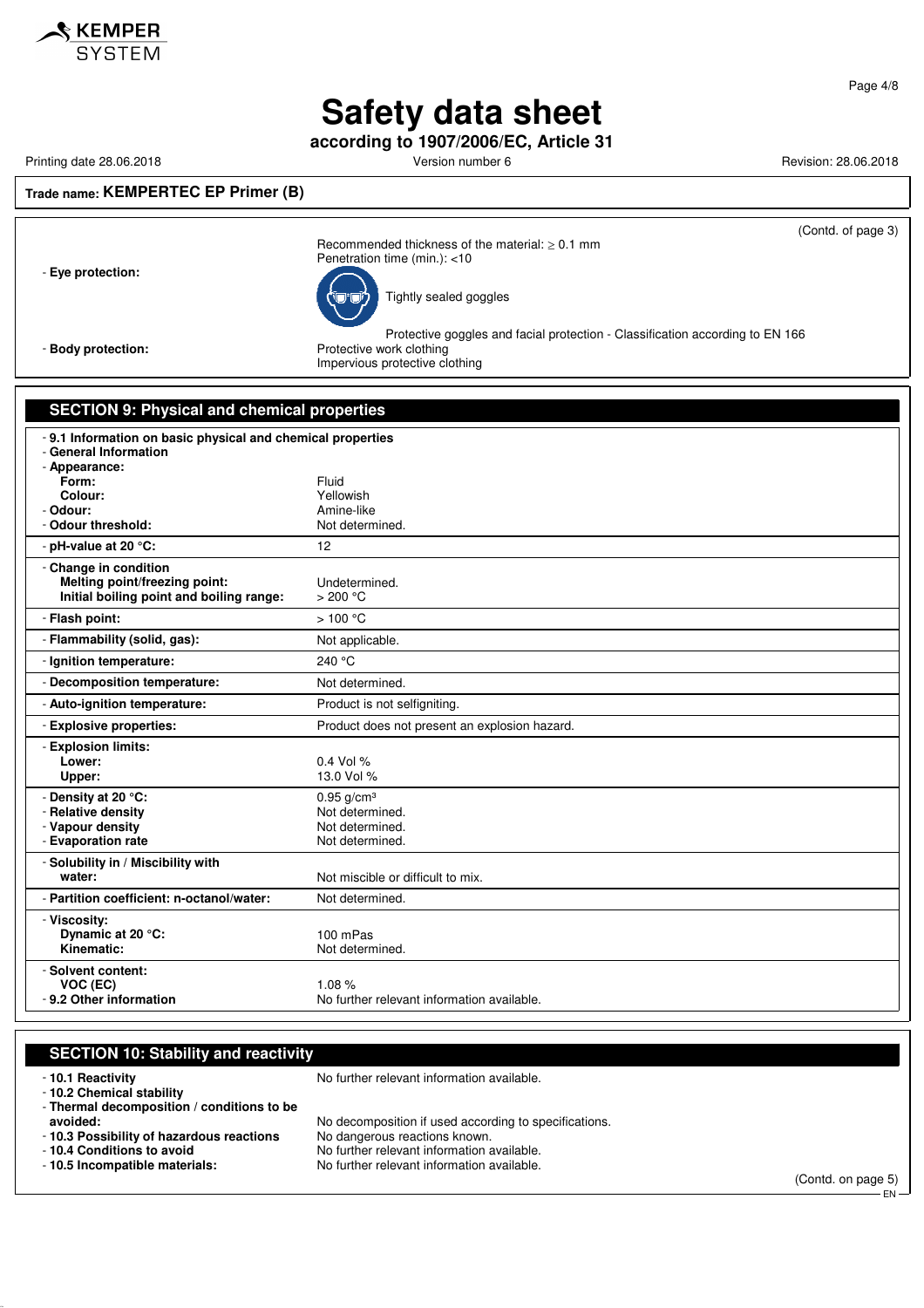

**according to 1907/2006/EC, Article 31**

Printing date 28.06.2018 **Printing date 28.06.2018** Version number 6 Revision: 28.06.2018

**Trade name: KEMPERTEC EP Primer (B)**

- **10.6 Hazardous decomposition products:** No dangerous decomposition products known.

(Contd. of page 4)

| <b>SECTION 11: Toxicological information</b>                                           |                                     |                                                                                                                                                                                                                                                                                                                                                                                                                                                                                    |  |  |
|----------------------------------------------------------------------------------------|-------------------------------------|------------------------------------------------------------------------------------------------------------------------------------------------------------------------------------------------------------------------------------------------------------------------------------------------------------------------------------------------------------------------------------------------------------------------------------------------------------------------------------|--|--|
| - 11.1 Information on toxicological effects<br>- Acute toxicity<br>Harmful if inhaled. |                                     |                                                                                                                                                                                                                                                                                                                                                                                                                                                                                    |  |  |
|                                                                                        |                                     |                                                                                                                                                                                                                                                                                                                                                                                                                                                                                    |  |  |
|                                                                                        |                                     |                                                                                                                                                                                                                                                                                                                                                                                                                                                                                    |  |  |
|                                                                                        |                                     |                                                                                                                                                                                                                                                                                                                                                                                                                                                                                    |  |  |
|                                                                                        |                                     |                                                                                                                                                                                                                                                                                                                                                                                                                                                                                    |  |  |
|                                                                                        |                                     | 772 mg/l (Oncorhynchus mykiss (Regenbogenforelle)) (96h, Lit.1 (OECD 203))                                                                                                                                                                                                                                                                                                                                                                                                         |  |  |
|                                                                                        |                                     |                                                                                                                                                                                                                                                                                                                                                                                                                                                                                    |  |  |
|                                                                                        |                                     |                                                                                                                                                                                                                                                                                                                                                                                                                                                                                    |  |  |
| LD50                                                                                   |                                     |                                                                                                                                                                                                                                                                                                                                                                                                                                                                                    |  |  |
|                                                                                        |                                     |                                                                                                                                                                                                                                                                                                                                                                                                                                                                                    |  |  |
| LD50                                                                                   |                                     |                                                                                                                                                                                                                                                                                                                                                                                                                                                                                    |  |  |
| Oral<br>Inhalative $LC50/4 h$ 2.4 mg/l (rat)                                           |                                     |                                                                                                                                                                                                                                                                                                                                                                                                                                                                                    |  |  |
|                                                                                        |                                     |                                                                                                                                                                                                                                                                                                                                                                                                                                                                                    |  |  |
| LD50                                                                                   |                                     |                                                                                                                                                                                                                                                                                                                                                                                                                                                                                    |  |  |
| Inhalative LC50/4 h $\vert$ 4.178 mg/l (rat) (OECD 403)                                |                                     |                                                                                                                                                                                                                                                                                                                                                                                                                                                                                    |  |  |
|                                                                                        |                                     |                                                                                                                                                                                                                                                                                                                                                                                                                                                                                    |  |  |
|                                                                                        |                                     | Causes severe skin burns and eye damage.                                                                                                                                                                                                                                                                                                                                                                                                                                           |  |  |
| - Serious eye damage/irritation                                                        |                                     | Causes serious eye damage.                                                                                                                                                                                                                                                                                                                                                                                                                                                         |  |  |
| - Respiratory or skin sensitisation                                                    |                                     | May cause an allergic skin reaction.                                                                                                                                                                                                                                                                                                                                                                                                                                               |  |  |
| - CMR effects (carcinogenity, mutagenicity and toxicity for reproduction)              |                                     |                                                                                                                                                                                                                                                                                                                                                                                                                                                                                    |  |  |
| - Germ cell mutagenicity                                                               |                                     | Based on available data, the classification criteria are not met.                                                                                                                                                                                                                                                                                                                                                                                                                  |  |  |
| - Carcinogenicity                                                                      |                                     | Based on available data, the classification criteria are not met.                                                                                                                                                                                                                                                                                                                                                                                                                  |  |  |
| - Reproductive toxicity                                                                |                                     | Based on available data, the classification criteria are not met.<br>Based on available data, the classification criteria are not met.                                                                                                                                                                                                                                                                                                                                             |  |  |
|                                                                                        |                                     | Based on available data, the classification criteria are not met.                                                                                                                                                                                                                                                                                                                                                                                                                  |  |  |
| - Aspiration hazard                                                                    |                                     | Based on available data, the classification criteria are not met.                                                                                                                                                                                                                                                                                                                                                                                                                  |  |  |
|                                                                                        | LD50<br>LD50<br><b>LC50</b><br>LD50 | - LD/LC50 values relevant for classification:<br>9046-10-0 Polyoxypropylenediamine<br>$2,885$ mg/kg (rat)<br>2,980 mg/kg (rabbit)<br>2855-13-2 3-aminomethyl-3,5,5-trimethylcyclohexylamine<br>1,030 mg/kg (rat)<br>1,100 mg/kg (ATE)<br>1477-55-0 m-phenylenebis(methylamine)<br>940 mg/kg (rat)<br>100-51-6 Benzyl alcohol<br>1,610 mg/kg (rat) (Loeser 1978)<br>- Primary irritant effect:<br>- Skin corrosion/irritation<br>- STOT-single exposure<br>- STOT-repeated exposure |  |  |

### **SECTION 12: Ecological information**

| - 12.1 Toxicity     |                                                                  |        |
|---------------------|------------------------------------------------------------------|--------|
| - Aquatic toxicity: |                                                                  |        |
|                     | 9046-10-0 Polyoxypropylenediamine                                |        |
| <b>EC50</b>         | 80 mg/l (Daphnia magna) (48h; OECD 202 static)                   |        |
| EC <sub>50</sub>    | 15 mg/l (Pseudokirchneriella subcapitata) (72h; OECD 201 static) |        |
|                     | 2855-13-2 3-aminomethyl-3,5,5-trimethylcyclohexylamine           |        |
|                     | LC50/96 h   110 mg/l (Brachydanio rerio (Ricefish))              |        |
| EC50                | 23 mg/l (daphnia)                                                |        |
|                     | 15.2 mg/l (Daphnia magna)                                        |        |
| <b>EC50</b>         | 37 mg/l (Scenedesmus subspicatus)                                |        |
| LC 50               | 87.6 mg/l (oryzias latipes (Ricefish)) (96h)                     |        |
|                     | 1477-55-0 m-phenylenebis(methylamine)                            |        |
|                     | LC50/96 h 87.6 mg/l (oryzias latipes (Ricefish))                 |        |
| EC50                | 15.2 mg/l (daphnia) (48h)                                        |        |
|                     | 100-51-6 Benzyl alcohol                                          |        |
| <b>NOEC</b>         | 51 mg/kg (Daphnia magna) (OECD 211)                              |        |
| IC50                | 700 mg/l (ALGAE) (72 h)                                          |        |
|                     | LC50/96 h 460 mg/l (Pimephales promelas)                         |        |
|                     | 10 mg/l (Blauer Sonnenbarsch - Lepomis macrochirus)              |        |
| <b>NOEC</b>         | 200 mg/l (mouse) (OECD 453)                                      |        |
|                     | 400 mg/l (rat) (OECD 453)                                        |        |
| <b>EC50</b>         | 360 mg/l (Daphnia magna) ((48h) Bringmann, Kuehn, 1959)          |        |
| <b>EC50</b>         | 770 mg/l (Pseudokirchneriella subcapitata) (OECD 201)            |        |
|                     | (Contd. on page 6)                                               |        |
|                     |                                                                  | $EN -$ |



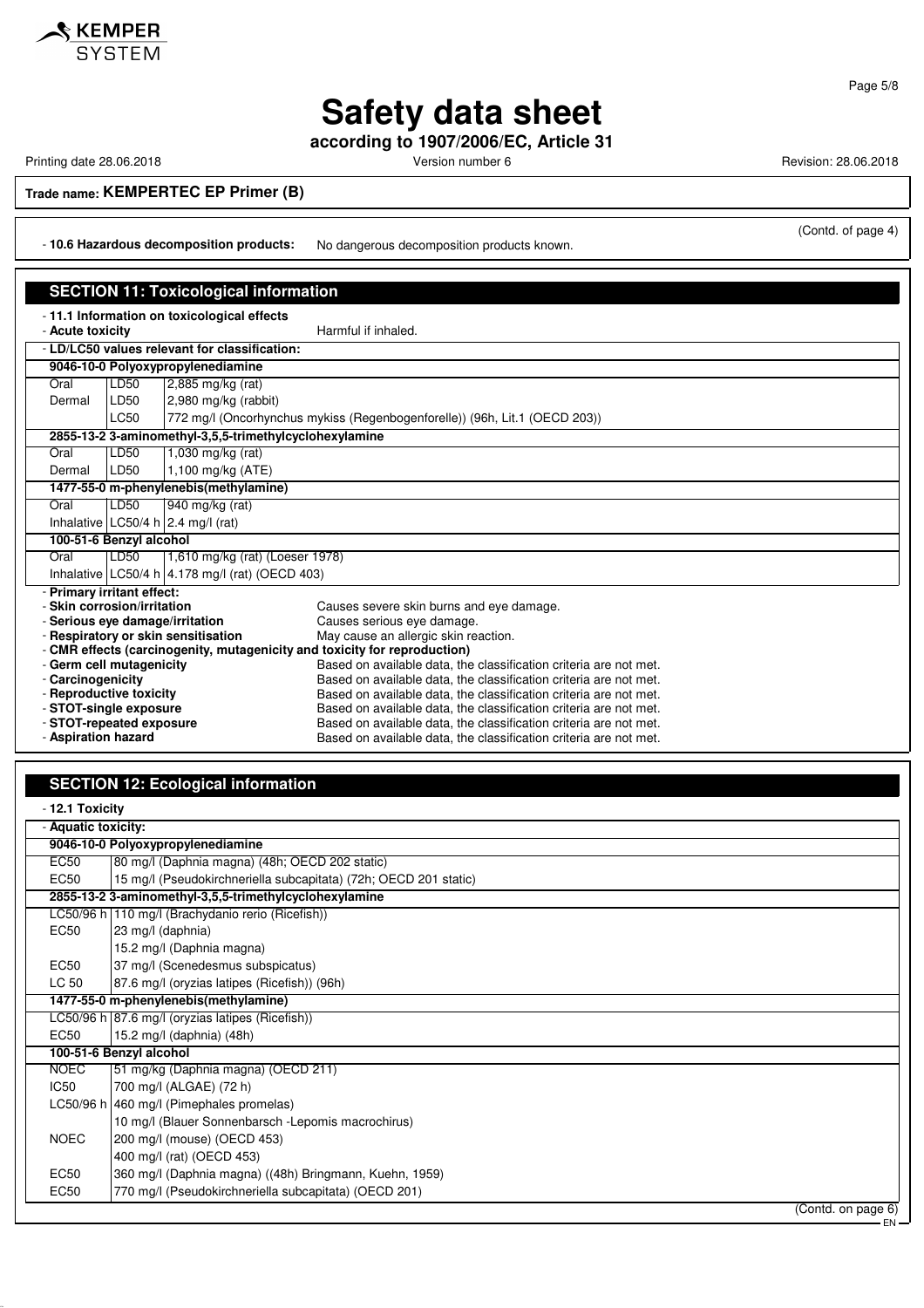

Page 6/8

# **Safety data sheet**

**according to 1907/2006/EC, Article 31**

Printing date 28.06.2018 **Printing date 28.06.2018** Version number 6 **Revision: 28.06.2018** Revision: 28.06.2018

**Trade name: KEMPERTEC EP Primer (B)**

|                                                                      | (Contd. of page 5)                                                                                                                                                                                                                                                                                                                                                                                                                                                                                                                                                                                                                                                                               |
|----------------------------------------------------------------------|--------------------------------------------------------------------------------------------------------------------------------------------------------------------------------------------------------------------------------------------------------------------------------------------------------------------------------------------------------------------------------------------------------------------------------------------------------------------------------------------------------------------------------------------------------------------------------------------------------------------------------------------------------------------------------------------------|
| <b>EC50</b><br>2,100 mg/l (Belebtschlamm) (OECD 209; 49h)            |                                                                                                                                                                                                                                                                                                                                                                                                                                                                                                                                                                                                                                                                                                  |
| 310 mg/l (Pseudokirchneriella subcapitata) (OECD 201)<br><b>NOEC</b> |                                                                                                                                                                                                                                                                                                                                                                                                                                                                                                                                                                                                                                                                                                  |
| -12.2 Persistence and degradability                                  | No further relevant information available.                                                                                                                                                                                                                                                                                                                                                                                                                                                                                                                                                                                                                                                       |
| - 12.3 Bioaccumulative potential                                     | No further relevant information available.                                                                                                                                                                                                                                                                                                                                                                                                                                                                                                                                                                                                                                                       |
| - 12.4 Mobility in soil                                              | No further relevant information available.                                                                                                                                                                                                                                                                                                                                                                                                                                                                                                                                                                                                                                                       |
| - Ecotoxical effects:                                                |                                                                                                                                                                                                                                                                                                                                                                                                                                                                                                                                                                                                                                                                                                  |
| - Remark:                                                            | Harmful to fish                                                                                                                                                                                                                                                                                                                                                                                                                                                                                                                                                                                                                                                                                  |
| - Additional ecological information:                                 |                                                                                                                                                                                                                                                                                                                                                                                                                                                                                                                                                                                                                                                                                                  |
| - General notes:                                                     | Must not reach sewage water or drainage ditch undiluted or unneutralised.<br>Harmful to aquatic organisms<br>Rinse off of bigger amounts into drains or the aquatic environment may lead to increased pH-values. A<br>high pH-value harms aguatic organisms. In the dilution of the use-level the pH-value is considerably<br>reduced, so that after the use of the product the agueous waste, emptied into drains, is only low water-<br>dangerous.<br>Water hazard class 2 (German Regulation) (Self-assessment): hazardous for water<br>Do not allow product to reach ground water, water course or sewage system.<br>Danger to drinking water if even small quantities leak into the ground. |
| -12.5 Results of PBT and vPvB assessment                             |                                                                                                                                                                                                                                                                                                                                                                                                                                                                                                                                                                                                                                                                                                  |
| $-$ PBT:                                                             | Not applicable.                                                                                                                                                                                                                                                                                                                                                                                                                                                                                                                                                                                                                                                                                  |
| - vPvB:                                                              | Not applicable.                                                                                                                                                                                                                                                                                                                                                                                                                                                                                                                                                                                                                                                                                  |
| - 12.6 Other adverse effects                                         | No further relevant information available.                                                                                                                                                                                                                                                                                                                                                                                                                                                                                                                                                                                                                                                       |
|                                                                      |                                                                                                                                                                                                                                                                                                                                                                                                                                                                                                                                                                                                                                                                                                  |

### **SECTION 13: Disposal considerations**

- **13.1 Waste treatment methods**

Must not be disposed together with household garbage. Do not allow product to reach sewage system. Disposal according to official regulations

| - European waste catalogue |                                                                                    |  |  |
|----------------------------|------------------------------------------------------------------------------------|--|--|
|                            | 08 04 10 waste adhesives and sealants other than those mentioned in 08 04 09       |  |  |
|                            | 08 02 99 wastes not otherwise specified                                            |  |  |
| - Recommendation:          | - Uncleaned packaging:<br>Disposal must be made according to official regulations. |  |  |

| <b>SECTION 14: Transport information</b> |                                                                                                                                                                |
|------------------------------------------|----------------------------------------------------------------------------------------------------------------------------------------------------------------|
| - 14.1 UN-Number<br>- ADR, IMDG, IATA    | <b>UN2735</b>                                                                                                                                                  |
| - 14.2 UN proper shipping name<br>- ADR  | 2735 AMINES, LIQUID, CORROSIVE, N.O.S. (Polyetheramine, m-<br>phenylenebis(methylamine)), ENVIRONMENTALLY HAZARDOUS                                            |
| - IMDG<br>- IATA                         | AMINES, LIQUID, CORROSIVE, N.O.S. (Polyetheramine, m-<br>phenylenebis(methylamine)), MARINE POLLUTANT<br>AMINES, LIQUID, CORROSIVE, N.O.S. (Polyetheramine, m- |
| - 14.3 Transport hazard class(es)        | phenylenebis(methylamine))                                                                                                                                     |
| $-$ ADR<br>بخ <u>ے عند</u>               |                                                                                                                                                                |
| - Class<br>- Label                       | 8 (C7) Corrosive substances.<br>8                                                                                                                              |
| - IMDG                                   | <u>.</u>                                                                                                                                                       |
|                                          |                                                                                                                                                                |
| - Class                                  | 8 Corrosive substances.                                                                                                                                        |
|                                          | (Contd. on page 7)                                                                                                                                             |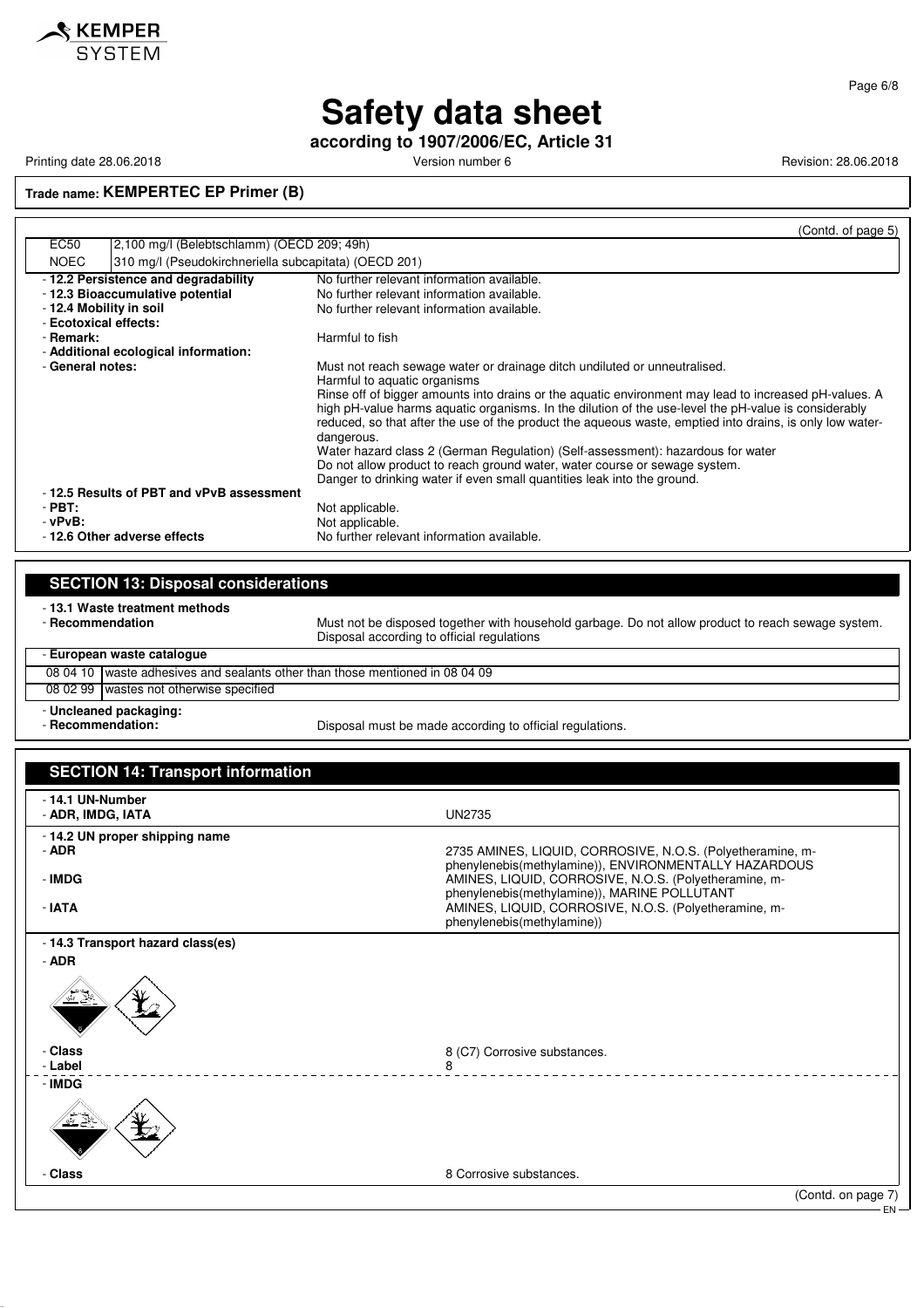

**according to 1907/2006/EC, Article 31**

Printing date 28.06.2018 **Printing date 28.06.2018** Version number 6 **Revision: 28.06.2018** Revision: 28.06.2018

**Trade name: KEMPERTEC EP Primer (B)**

|                                                                              | (Contd. of page 6)                                                                                                            |
|------------------------------------------------------------------------------|-------------------------------------------------------------------------------------------------------------------------------|
| - Label                                                                      | 8                                                                                                                             |
| $-IATA$                                                                      |                                                                                                                               |
|                                                                              |                                                                                                                               |
| - Class                                                                      | 8 Corrosive substances.                                                                                                       |
| - Label                                                                      | 8                                                                                                                             |
| - 14.4 Packing group                                                         |                                                                                                                               |
| - ADR, IMDG, IATA                                                            | $\mathbf{H}$                                                                                                                  |
| - 14.5 Environmental hazards:                                                |                                                                                                                               |
| - Marine pollutant:                                                          | Symbol (fish and tree)                                                                                                        |
| - Special marking (ADR):                                                     | Symbol (fish and tree)                                                                                                        |
| - 14.6 Special precautions for user                                          | Warning: Corrosive substances.                                                                                                |
| - Danger code (Kemler):                                                      | 80                                                                                                                            |
| - EMS Number:                                                                | $F-A.S-B$                                                                                                                     |
| - Segregation groups                                                         | Alkalis                                                                                                                       |
| - Stowage Category                                                           | A                                                                                                                             |
| - Segregation Code                                                           | SG35 Stow "separated from" acids.                                                                                             |
| - 14.7 Transport in bulk according to Annex II of Marpol and the IBC<br>Code | Not applicable.                                                                                                               |
| - Transport/Additional information:                                          |                                                                                                                               |
| - ADR                                                                        |                                                                                                                               |
| - Limited quantities (LQ)                                                    | 1 <sub>L</sub>                                                                                                                |
| - Excepted quantities (EQ)                                                   | Code: E2                                                                                                                      |
|                                                                              | Maximum net quantity per inner packaging: 30 ml                                                                               |
|                                                                              | Maximum net quantity per outer packaging: 500 ml                                                                              |
| - Transport category                                                         | 2                                                                                                                             |
| - Tunnel restriction code                                                    | E                                                                                                                             |
| - IMDG                                                                       |                                                                                                                               |
| - Limited quantities (LQ)                                                    | 1 <sup>L</sup>                                                                                                                |
| - Excepted quantities (EQ)                                                   | Code: E2                                                                                                                      |
|                                                                              | Maximum net quantity per inner packaging: 30 ml                                                                               |
|                                                                              | Maximum net quantity per outer packaging: 500 ml                                                                              |
| - UN "Model Regulation":                                                     | UN 2735 AMINES, LIQUID, CORROSIVE, N.O.S. (POLYETHERAMINE, M-<br>PHENYLENEBIS(METHYLAMINE)), 8, II, ENVIRONMENTALLY HAZARDOUS |
|                                                                              |                                                                                                                               |

#### **SECTION 15: Regulatory information**

- **15.1 Safety, health and environmental regulations/legislation specific for the substance or mixture**

| - Directive 2012/18/EU                 |                                                                                   |
|----------------------------------------|-----------------------------------------------------------------------------------|
| - Named dangerous substances - ANNEX I | None of the ingredients is listed.                                                |
| - Seveso category                      | E2 Hazardous to the Aquatic Environment                                           |
| - Qualifying quantity (tonnes) for the |                                                                                   |
| application of lower-tier requirements | 200t                                                                              |
| - Qualifying quantity (tonnes) for the |                                                                                   |
| application of upper-tier requirements | 500t                                                                              |
| - REGULATION (EC) No 1907/2006 ANNEX   |                                                                                   |
| XVII                                   | Conditions of restriction: 3                                                      |
| - National regulations:                |                                                                                   |
| - Information about limitation of use: | Employment restrictions concerning juveniles must be observed.                    |
|                                        | Employment restrictions concerning pregnant and lactating women must be observed. |
|                                        | Employment restrictions concerning women of child-bearing age must be observed.   |
| - 15.2 Chemical safety assessment:     | A Chemical Safety Assessment has not been carried out.                            |
|                                        |                                                                                   |

#### **SECTION 16: Other information**

This information is based on our present knowledge. However, this shall not constitute a guarantee for any specific product features and shall not establish a legally valid contractual relationship.